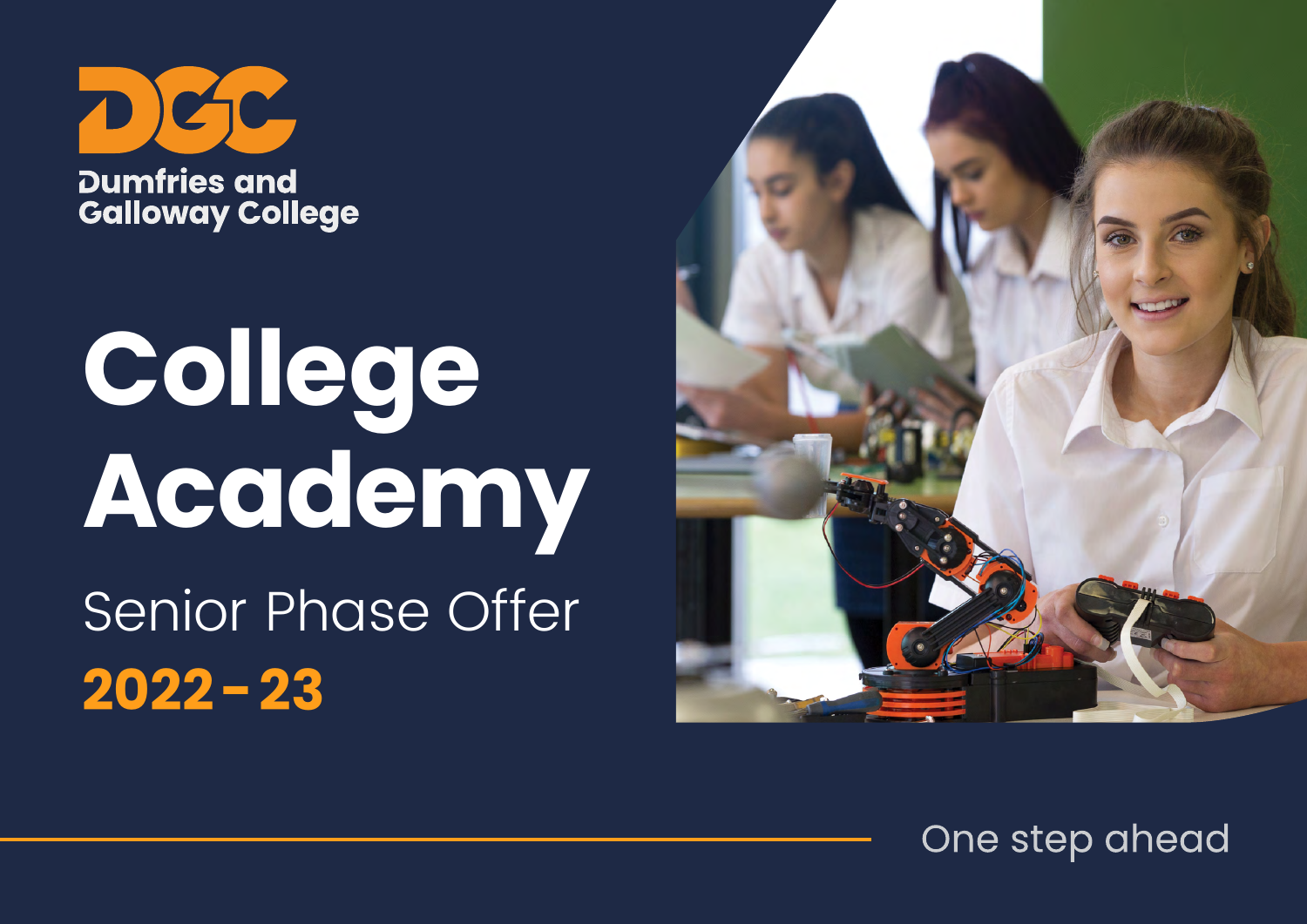### **Hello.**

**Did you know that at College Academy there are a number of qualifications that you can study while you are at school? Schools and colleges are dedicated to working together to ensure young people are given the opportunity to gain vocational experience and to study a subject that might not be available to you at school.**

Planning for the future is essential in a world of new technologies and changing employment opportunities.

College Academy is presenting our most ambitious and varied set of qualifications to date. Our offers are based on growing skill requirements and employment opportunities for Dumfries & Galloway's regional economy.

By starting your college journey in your senior phase at school you can shorten your education journey and potentially start full-time employment sooner in your chosen career pathway. Speak to your pupil support teacher or SDS Careers Adviser for more information on College Academy.

We look forward to welcoming you to Dumfries and Galloway College.



#### **If you have any further enquiries, contact:**

Michelle Hodgson - Widening Access Officer

[Hodgsonm@dumgal.ac.uk](mailto:Hodgsonm%40dumgal.ac.uk%20?subject=College%20Academy%20Senior%20Phase%20Enquiry)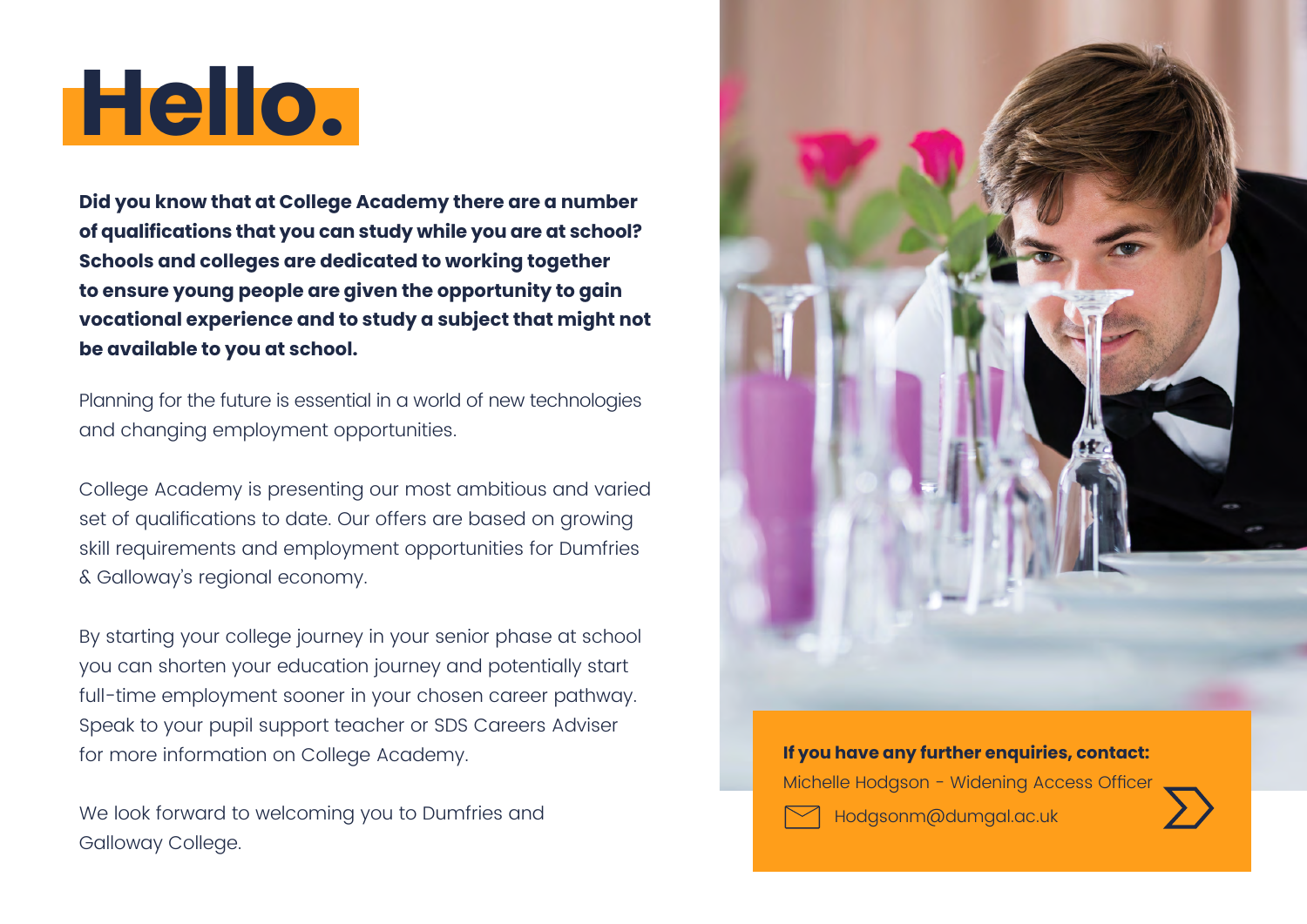#### **Entry Requirements**

For full course entry requirements, please visit our [online portal.](https://www.dumgal.ac.uk/college-academy-senior-phase-offer)

For entry on all courses, the following will apply:

- **»** Recommendation from school
- **»** Parent or guardian approval
- **»** Attendance at an Information and Interview Session
- **»** Demonstrating a genuine interest in the subject
- **»** You should be self-motivated
- **»** We will support you to work independently but also work as part of a group
- **»** Full attendance

The allocation of places are given to each school, normally around the end of March with confirmation of acceptance/ decline of places to be with the Widening Access Officer by close of the Easter break.

#### **What You Can Expect From College Staff**

As a college student, we will treat you as an individual and with respect. We will offer you a safe, supportive environment to allow you to develop your skills and benefit from your studies. You will be provided with ongoing feedback on how you are progressing with your course work.

Throughout the college our staff are professional, dedicated and approachable. If you need additional support at any stage please let your course tutor (or teacher) know.

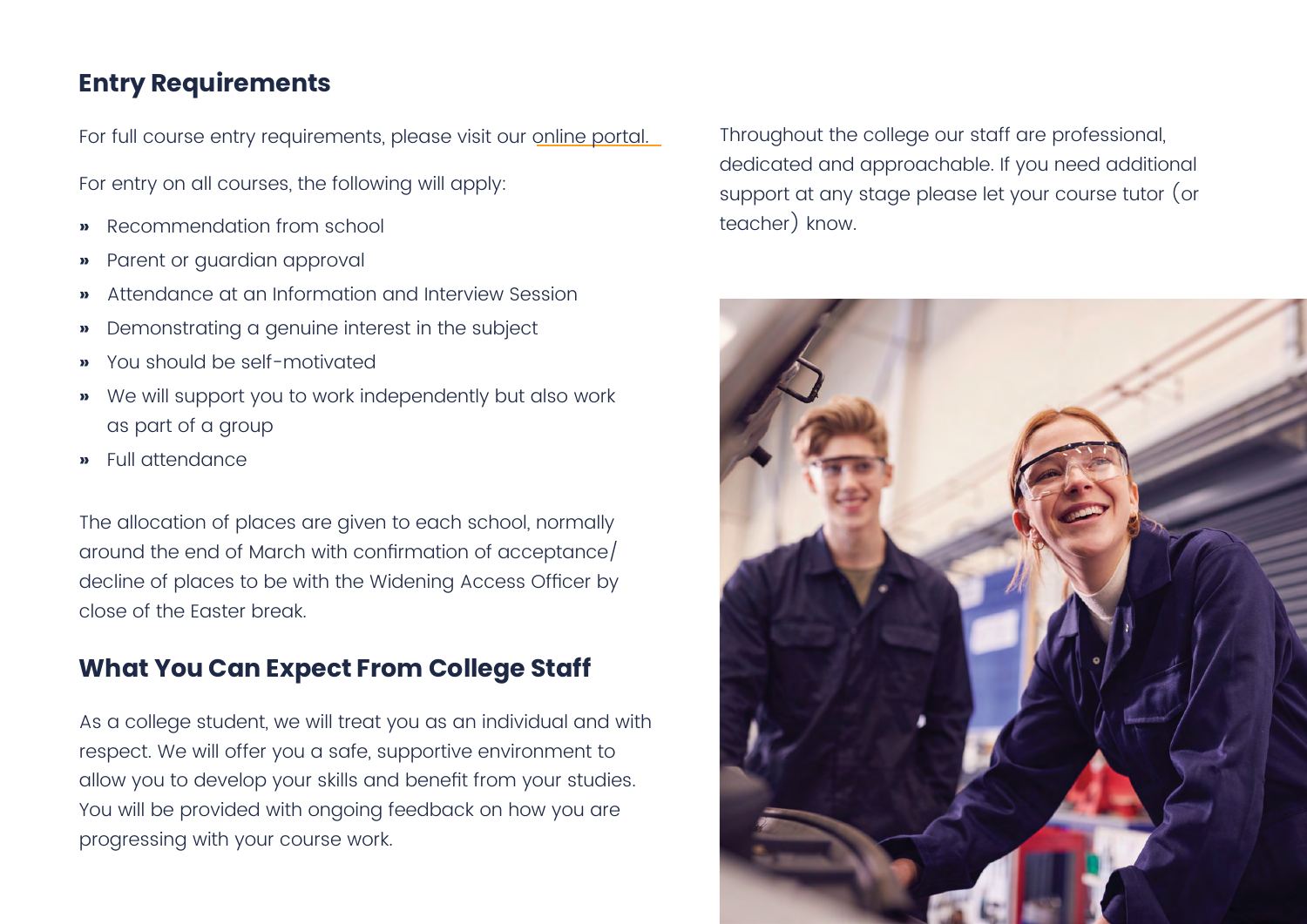#### **What We Expect From You**

- **»** Be prepared to participate fully in the course
- **»** Be prepared to adhere to College Academy policies and code of conduct
- **»** Be interested in the course and have the entry requirements stated in the course details

#### Personal Protective Equipment:

Some of the vocational options will require you to operate equipment under supervision and use tools in certain specialist areas. Personal Protective Equipment (PPE) will be issued to you. You must bring the PPE on each college day and wear it as instructed.

#### **Attendance**

Full attendance is expected for all College Academy students. A poor attendance record may result in you being unable to complete your qualification.

Above all, we expect you to have the desire to learn and benefit from your studies.

#### **We want you to enjoy your time at college!**

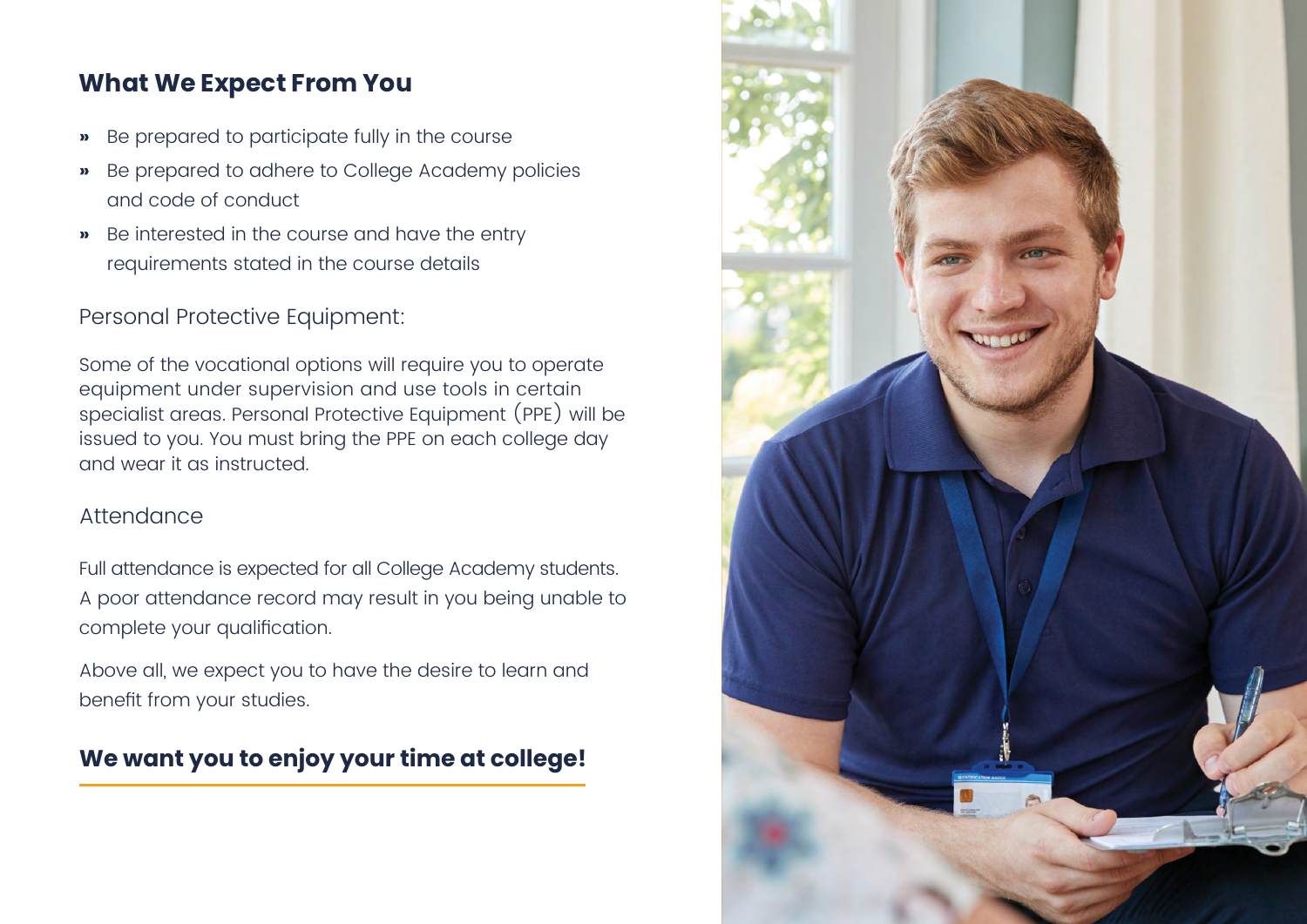Click the course title below for entry requirements, further course information and to apply online.

**NPA** - National Progression Award **HNC** - Higher National Certificate **FA** - Foundation Apprenticeship

Dumfries Campus Delivery Stranraer Campus Delivery

| <b>COURSES</b>                                                            | <b>SCQF LEVEL</b> | <b>DUM</b> | <b>STRAN</b> | <b>SCHOOL</b> | <b>ONLINE</b> | <b>MON</b> | <b>TUES</b>             | <b>THURS</b> |
|---------------------------------------------------------------------------|-------------------|------------|--------------|---------------|---------------|------------|-------------------------|--------------|
| <b>Business and Computing</b>                                             |                   |            |              |               |               |            |                         |              |
| <b>Business HNC</b>                                                       | 7                 | $\bullet$  |              |               |               | $\bullet$  |                         |              |
| Travel & Tourism NPA                                                      | 5                 |            |              |               |               |            |                         |              |
| Cyber Security HNC                                                        | 5                 |            |              |               |               |            |                         |              |
| <b>Cyber Security NPA</b>                                                 | 5                 |            |              |               |               |            |                         |              |
| Data Science NPA                                                          | 5                 |            |              |               |               |            |                         |              |
| Introduction to E-sports NPA                                              | 5                 |            |              |               |               |            |                         |              |
| Web Design NPA                                                            | 5                 | $\bullet$  |              |               |               |            |                         |              |
| <b>Creative Industries</b>                                                |                   |            |              |               |               |            |                         |              |
| Digital Media Animation NPA                                               | 5                 |            |              |               | $\bullet$     |            |                         |              |
| Photography NPA                                                           | 5                 |            |              |               |               |            |                         |              |
| Foundation Apprenticeship in Creative                                     | 6                 |            |              |               |               |            |                         |              |
| and Digital Media                                                         |                   |            |              |               |               |            |                         |              |
| <b>Construction and the Built Environment</b>                             |                   |            |              |               |               |            |                         |              |
| Construction Crafts @ SCQF Level 4                                        | 4                 | $\bullet$  |              |               |               |            |                         |              |
| Construction Crafts @ SCQF Level 4                                        | 4                 | $\bullet$  |              |               |               |            |                         |              |
| <b>Early Education and Childcare</b>                                      |                   |            |              |               |               |            |                         |              |
| Play in a Sports Environment                                              | 6                 | $\bullet$  |              |               |               |            | $\qquad \qquad \bullet$ |              |
| Childhood Practice HNC (Pathway to Primary Teaching)                      | 7                 |            |              |               |               |            |                         |              |
| Early Education and Childcare                                             | 5                 | $\bullet$  |              |               |               |            |                         |              |
| Early Education and Childcare                                             | 5                 |            |              |               |               |            |                         |              |
| Early Education and Childcare                                             | 5                 |            | $\bullet$    |               |               |            |                         |              |
| Foundation Apprenticeship in Social Services<br>Children and Young People | 6                 |            |              |               |               |            |                         |              |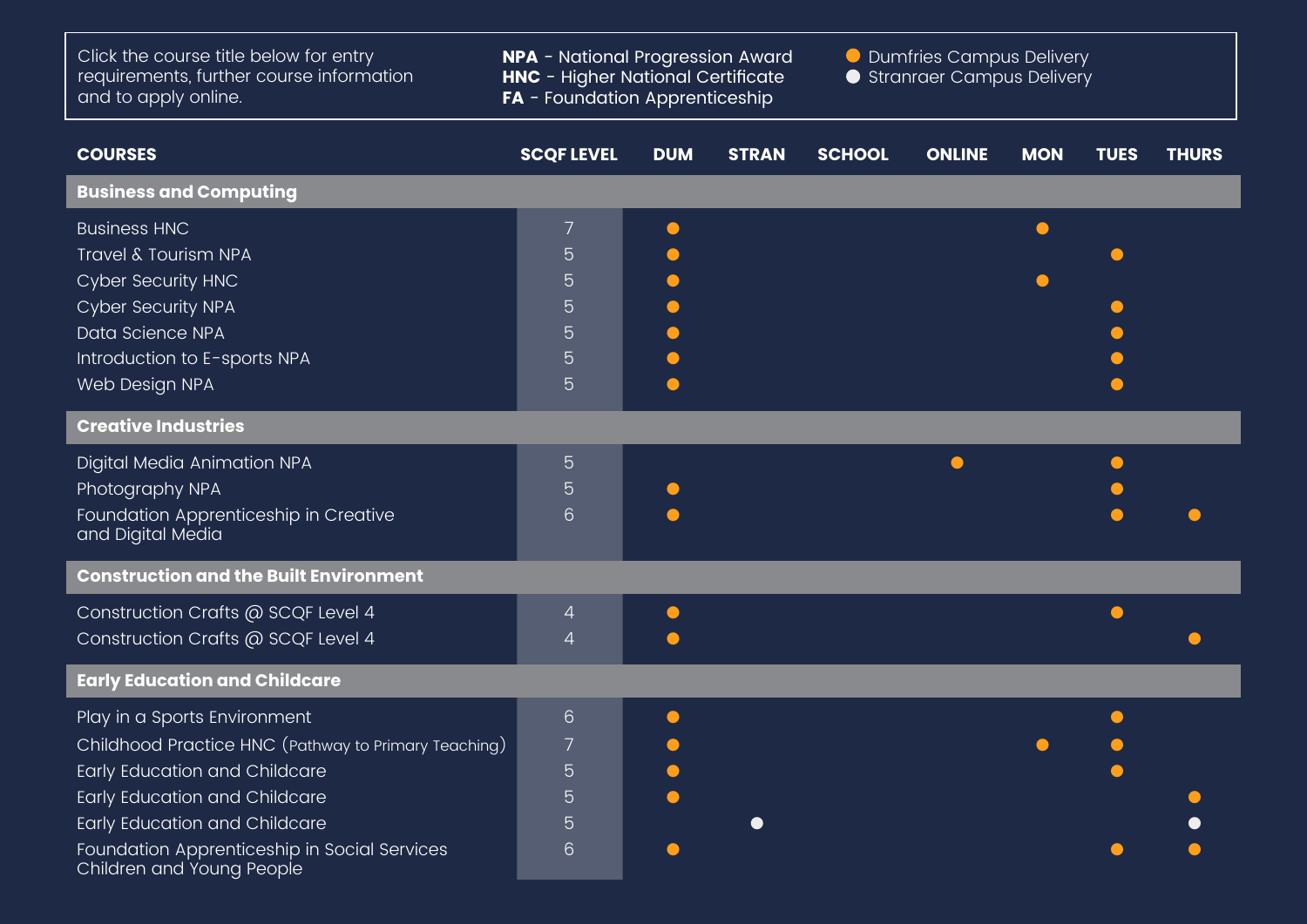**NPA** - National Progression Award **HNC** - Higher National Certificate **FA** - Foundation Apprenticeship

**SFW** - Skills for Work

Dumfries Campus Delivery

Stranraer Campus Delivery

**L** - Lockerbie Academy

**K** - Kirkcudbright Academy

**M** - Moffat Academy

**D** - Dalbeattie High **A** - Annan **TB** - The Bridge

| <b>COURSES</b>                                           | <b>SCQF LEVEL</b> | <b>DUM</b>              | <b>STRAN</b>                 | <b>SCHOOL</b> | <b>ONLINE</b> | <b>MON</b> | <b>TUES</b> | <b>THURS</b> |
|----------------------------------------------------------|-------------------|-------------------------|------------------------------|---------------|---------------|------------|-------------|--------------|
| <b>Engineering</b>                                       |                   |                         |                              |               |               |            |             |              |
| Foundation Apprenticeship in Engineering                 | 6                 | $\qquad \qquad \bullet$ |                              |               |               |            |             |              |
| Automotive Skills SFW                                    | 4                 |                         |                              |               |               |            |             |              |
| Automotive Skills SFW                                    | 4                 |                         |                              | D             |               |            |             |              |
| Automotive Skills SFW                                    | 4                 |                         |                              | K             |               |            |             |              |
| Automotive Skills SFW                                    | 4                 |                         |                              | <b>TB</b>     |               |            |             |              |
| <b>Electrical Engineering HNC</b>                        |                   |                         |                              |               |               |            |             |              |
| Renewable Energy Practical Skills                        | 4                 |                         | $\qquad \qquad \blacksquare$ |               |               |            | $\bullet$   |              |
| Renewable Energy Practical Skills                        | 4                 |                         |                              |               |               |            |             |              |
| <b>Make-Up and Beauty</b>                                |                   |                         |                              |               |               |            |             |              |
| Make-up, Hair and Beauty Skills                          | $\overline{5}$    | $\bullet$               |                              |               |               |            |             |              |
| <b>Health and Social Care</b>                            |                   |                         |                              |               |               |            |             |              |
| <b>Health and Social Care SFW</b>                        | $6\phantom{1}$    | $\bullet$               |                              |               |               |            | $\bullet$   |              |
| <b>Hospitality</b>                                       |                   |                         |                              |               |               |            |             |              |
| <b>Professional Cookery</b>                              | $\overline{4}$    | $\qquad \qquad \bullet$ |                              |               |               |            |             |              |
| <b>Professional Cookery</b>                              | 4                 |                         |                              | M             |               |            |             |              |
| <b>Professional Cookery</b>                              | 4                 |                         |                              | A             |               |            |             |              |
| Foundation Apprenticeship Food<br>and Drink Technologies | 6                 |                         |                              |               |               |            |             |              |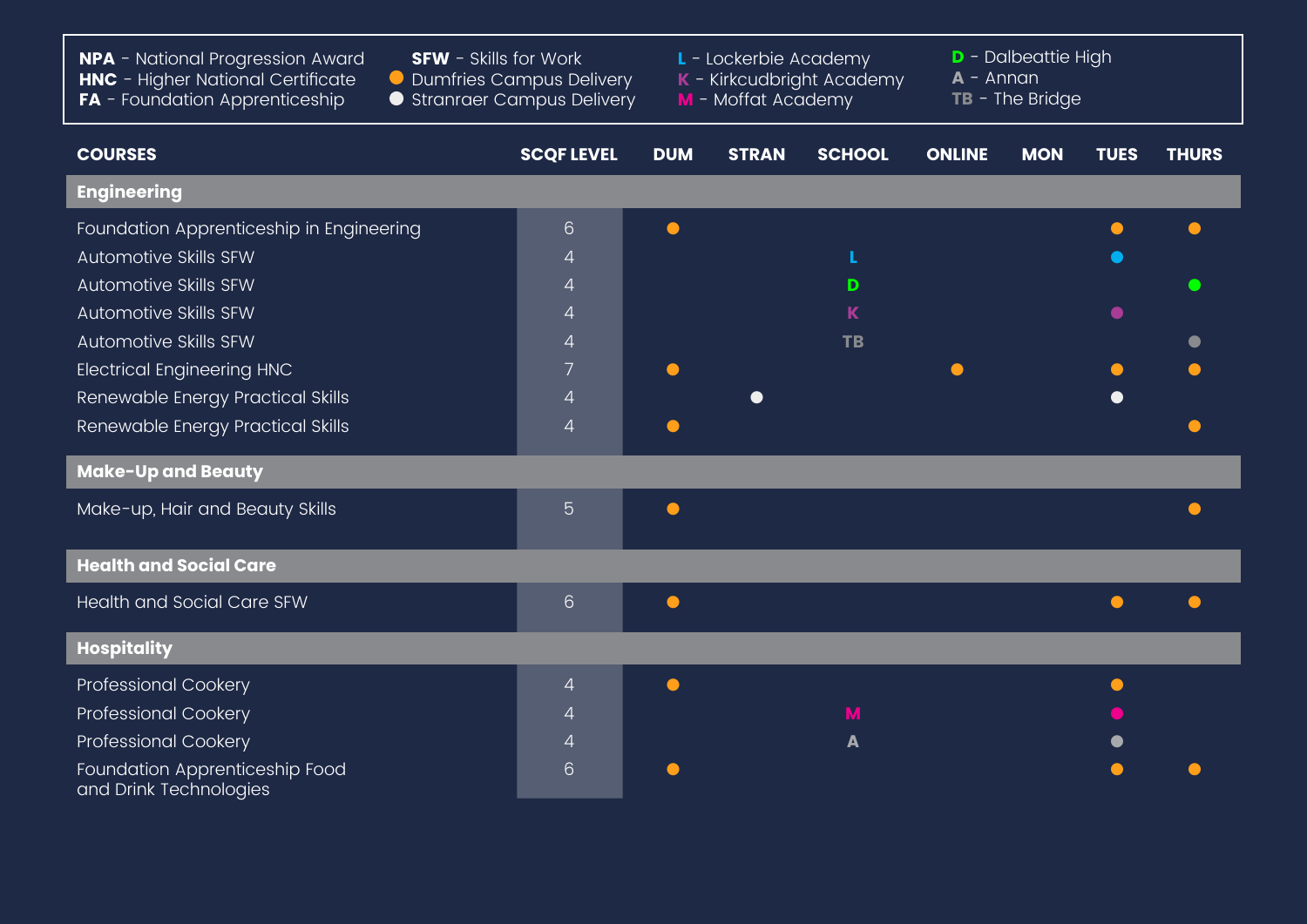**NPA** - National Progression Award **HNC** - Higher National Certificate **FA** - Foundation Apprenticeship

**SFW** - Skills for Work

Dumfries Campus Delivery Stranraer Campus Delivery **L** - Lockerbie Academy

**K** - Kirkcudbright Academy

**M** - Moffat Academy

**D** - Dalbeattie High **A** - Annan **TB** - The Bridge

| <b>COURSES</b>               | <b>SCQF LEVEL</b> | <b>DUM</b> | <b>STRAN</b> | <b>SCHOOL</b> | <b>ONLINE</b> | <b>MON</b> | <b>TUES</b> | <b>THURS</b> |
|------------------------------|-------------------|------------|--------------|---------------|---------------|------------|-------------|--------------|
| <b>Sport and Fitness</b>     |                   |            |              |               |               |            |             |              |
| Mental Health and Well-being | 5 <sup>1</sup>    |            |              |               |               |            |             |              |
| Sport and Recreation SFW     | $5\overline{)}$   |            |              | D             |               |            |             |              |
| Sport and Recreation SFW     | $\overline{5}$    |            |              |               |               |            |             |              |
| Sport and Recreation SFW     | $\overline{5}$    |            |              | $\bullet$     |               |            |             |              |
|                              |                   |            |              |               |               |            |             |              |